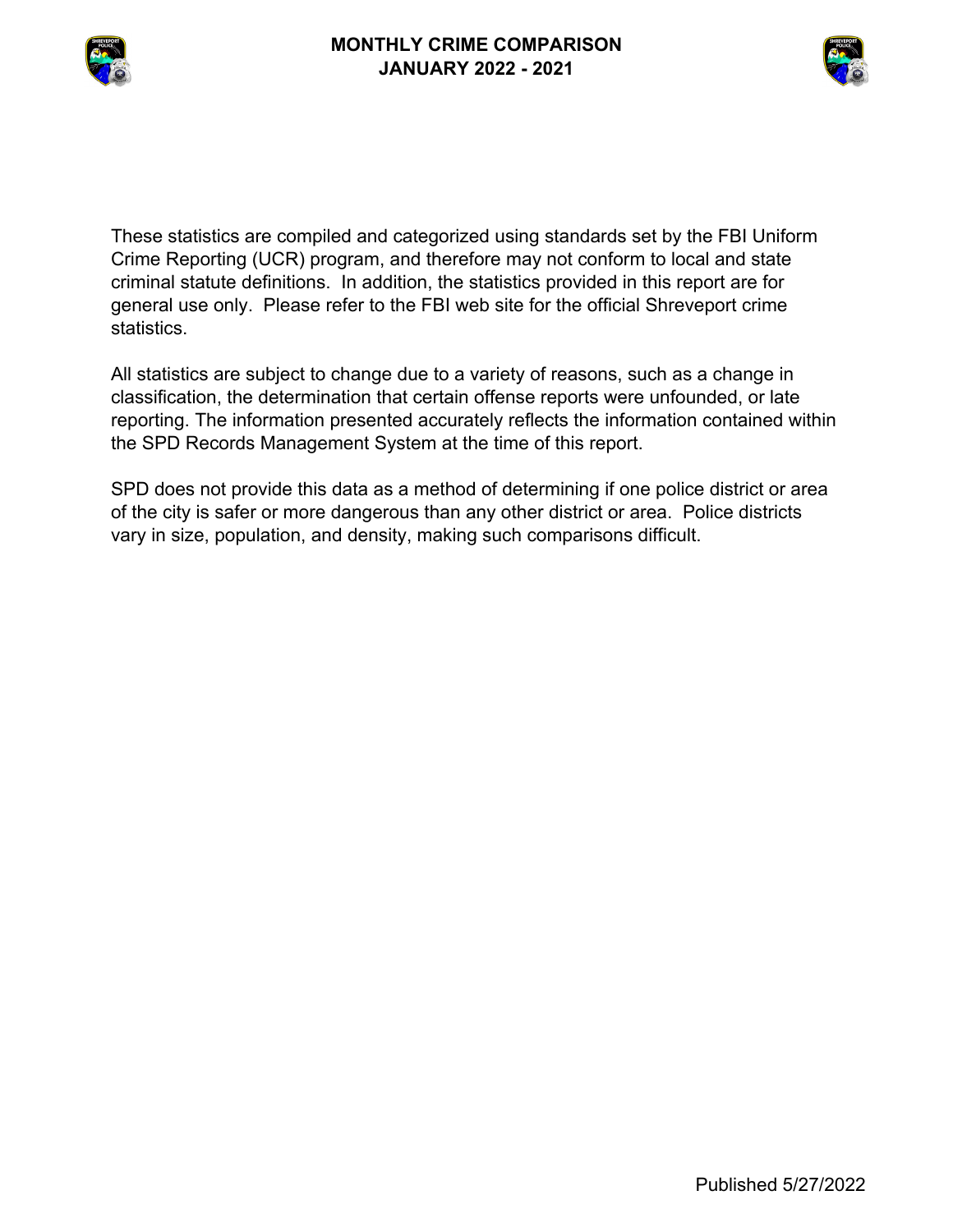## **MONTHLY CRIME COMPARISON JANUARY 2022 - 2021 NUMBER OF PERCENT OF NUMBER OF PERCENT OF INCREASE INCREASE TYPE OF OR OR OFFENSES INCREASE JANUARY YTD**

| I YPE OF                                                        |                | JANUARY        | <b>OR</b>       |                | YID            | <b>OR</b>       |
|-----------------------------------------------------------------|----------------|----------------|-----------------|----------------|----------------|-----------------|
| <b>CRIME</b>                                                    | 2022           | 2021           | <b>DECREASE</b> | 2022           | 2021           | <b>DECREASE</b> |
| <b>HOMICIDE</b>                                                 | 4              | 8              | $-50%$          | 4              | 8              | $-50%$          |
| <b>MANSLAUGHTER</b>                                             | 1              | $\mathbf 0$    | <b>NA</b>       | 1              | $\mathbf 0$    | <b>NA</b>       |
| <b>JUSTIFIED HOMICIDE</b>                                       | 0              | 1              | $-100%$         | 0              | $\mathbf{1}$   | $-100%$         |
| <b>TOTAL HOMICIDE</b>                                           | 5              | 9              | $-44%$          | 5              | 9              | $-44%$          |
|                                                                 |                |                |                 |                |                |                 |
| <b>RAPE</b>                                                     |                |                |                 |                |                |                 |
| Forcible Rape                                                   | 11             | 16             | $-31%$          | 11             | 16             | $-31%$          |
| <b>ROBBERY</b>                                                  |                |                |                 |                |                |                 |
| Person Robbery                                                  |                |                |                 |                |                |                 |
| Armed                                                           | 6              | 12             | $-50%$          | 6              | 12             | $-50%$          |
| Simple                                                          | 6              | $\overline{7}$ | $-14%$          | 6              | $\overline{7}$ | $-14%$          |
| <b>Total Person Robbery</b>                                     | 12             | 19             | $-37%$          | 12             | 19             | $-37%$          |
| <b>Business Robbery</b>                                         |                |                |                 |                |                |                 |
| Armed                                                           | $\mathbf 1$    | 5              | $-80%$          | $\mathbf 1$    | 5              | $-80%$          |
| Simple                                                          | 0              | $\overline{2}$ | $-100%$         | 0              | $\overline{2}$ | $-100%$         |
| <b>Total Business Robbery</b>                                   | $\mathbf{1}$   | $\overline{7}$ | $-86%$          | 1              | $\overline{7}$ | $-86%$          |
| <b>TOTAL ROBBERY</b>                                            | 13             | 26             | $-50%$          | 13             | 26             | $-50%$          |
|                                                                 |                |                |                 |                |                |                 |
| <b>AGGRAVATED ASSAULT/</b>                                      |                |                |                 |                |                |                 |
| <b>BATTERY</b>                                                  | 76             | 93             | $-18%$          | 76             | 93             | $-18%$          |
| <b>BURGLARY</b>                                                 |                |                |                 |                |                |                 |
| Residential                                                     | 62             | 74             | $-16%$          | 62             | 74             | $-16%$          |
| <b>Business</b>                                                 | 23             | 23             | 0%              | 23             | 23             | 0%              |
| <b>TOTAL</b>                                                    | 85             | 97             | $-12%$          | 85             | 97             | $-12%$          |
| <b>THEFT</b>                                                    |                |                |                 |                |                |                 |
| <b>Purse Snatching</b>                                          | $\overline{2}$ | $\pmb{0}$      | <b>NA</b>       | $\overline{2}$ | $\mathbf 0$    | <b>NA</b>       |
| Shoplifting                                                     | 63             | 132            | $-52%$          | 63             | 132            | $-52%$          |
| <b>Theft from Business</b>                                      | 25             | 22             | 14%             | 25             | 22             | 14%             |
| Theft from Residence                                            | 87             | 95             | $-8%$           | 87             | 95             | $-8%$           |
| Auto Accessory Theft                                            | 87             | 46             | 89%             | 87             | 46             | 89%             |
| Theft from Auto                                                 | 164            | 174            | $-6%$           | 164            | 174            | $-6%$           |
| <b>Other Thefts</b>                                             | 43             | 65             |                 | 43             | 65             |                 |
|                                                                 |                |                | $-34%$          |                |                | $-34%$          |
| <b>TOTAL</b>                                                    | 471            | 534            | $-12%$          | 471            | 534            | $-12%$          |
| <b>AUTO THEFT</b>                                               | 62             | 76             | $-18%$          | 62             | 76             | $-18%$          |
| <b>GRAND TOTAL</b>                                              | 723            | 851            | $-15%$          | 723            | 851            | $-15%$          |
| <b>VIOLENT CRIME INDEX</b>                                      |                |                |                 |                |                |                 |
| (Homicide, Rape, Robbery and                                    | 105            | 144            | $-27%$          | 105            | 144            | $-27%$          |
| Aggravated Assault/Battery)                                     |                |                |                 |                |                |                 |
| <b>PROPERTY CRIME INDEX</b><br>(Burglary, Theft and Auto Theft) | 618            | 707            | $-13%$          | 618            | 707            | $-13%$          |

*FBI NUMBERS MAINTAINED ON THE FBI UCR WEB SITE DO NOT REFLECT JUSTIFIED HOMICIDES*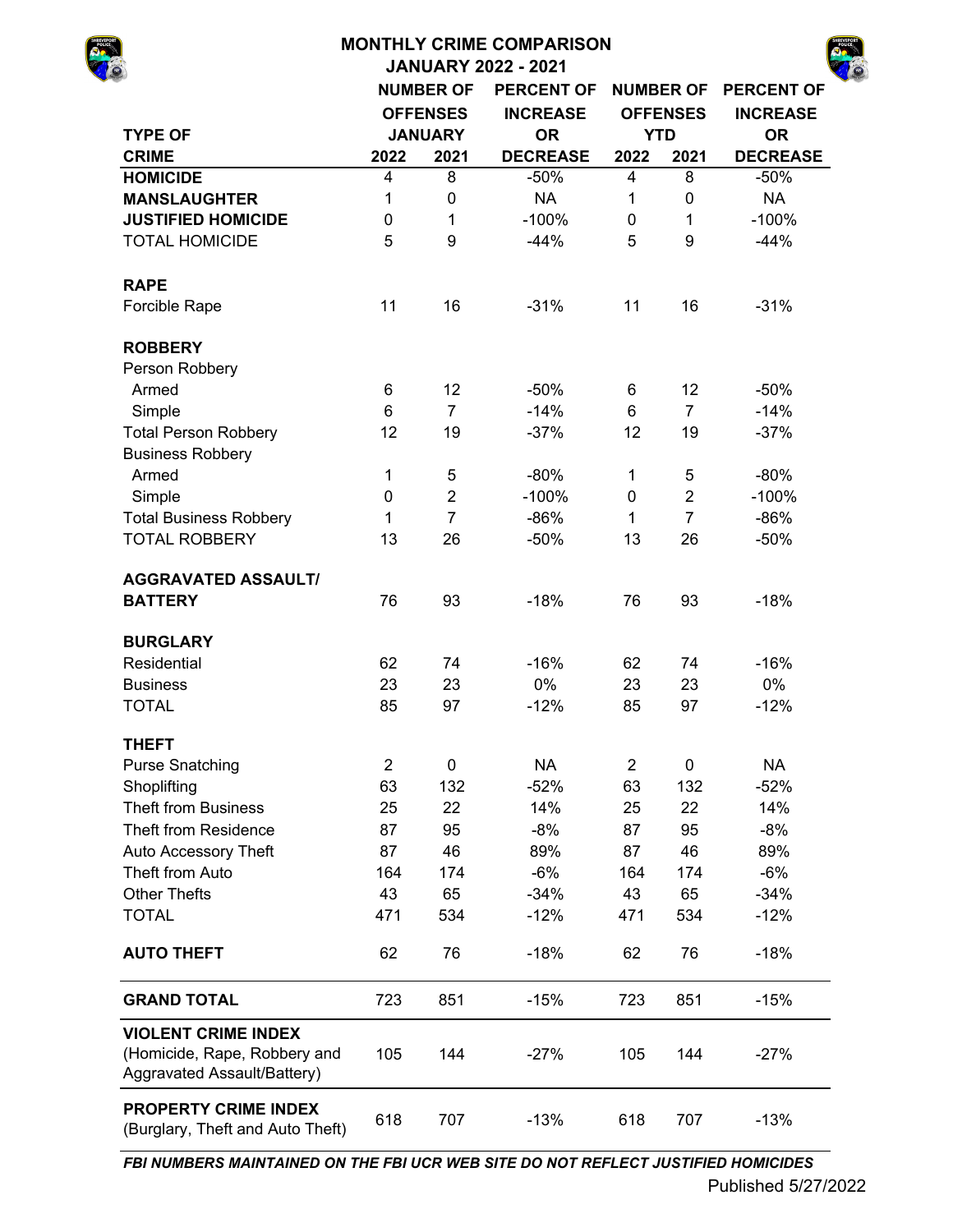# **REPORTED OFFENSESJANUARY 2022**

**1. Martin Luther King Jr. Drive area, North Highland, West** 

**Cooper Road, Lakeview, Hearne Extension, Agurs area north of Hearne**

- **2. Freestate, Cherokee Park, Dixie Highway, Agurs area south of Hearne, Downtown area west of Market**
- **3. Allendale, Ledbetter Heights**
- **4. Highland, Stoner Hill**

**5. Anderson Island, Dixie Garden, Shreve Island, Broadmoor, Waterside, South Highland, Cedar Grove area north of 70th**

**6. Cedar Grove area south of 70th and east of I-49, South Broadmoor, Town South/Spring Lake, East Ridge,** 

**Huckleberry Ridge, Suburban Acres, Wallace Lake, Robson Plantation** 

- **7. Allendale, Lakeside, Queensborough, St Vincent/Ingleside area west of Hearne, Werner Park, Caddo Heights**
- **8. South Lakeshore, Country Club, Mooretown**
- **9. Shorewood Hills, Yarborough, Western Hills, Huntington Park,Reisor, Fox Crossing**
- **10. St Vincent/Ingleside area east of Hearne, Caddo Heights**
- **11. Sunset Acres, Hollywood, Cedar Grove area west of I-49**
- **12. Garden Valley, Cargill Park, Pinecroft, Hyde Park, Brookwood,**
- **Southwood, Suburban Acres, Summergrove, Southern Hills, East Ridge**
- **13. Riverfront, Entertainment District, Downtown area east of Market**

| <b>SELECTED OFFENSES</b>  | #1             | #2           | #3 | #4             | #5             | #6             | #7             | #8             | #9             | #10 | #11            | #12          | #13            | <b>Total</b>   |
|---------------------------|----------------|--------------|----|----------------|----------------|----------------|----------------|----------------|----------------|-----|----------------|--------------|----------------|----------------|
| <b>HOMICIDE</b>           | 0              | 0            |    | $\Omega$       |                |                | 0              | $\Omega$       |                | 0   | 0              | $\Omega$     | 0              | 4              |
| <b>MANSLAUGHTER</b>       | 0              | $\mathbf{0}$ | 0  | 0              | 0              | 0              | 0              | $\Omega$       | $\Omega$       | 0   | 0              | 1            | 0              | 1              |
| <b>JUSTIFIED HOMICIDE</b> | 0              | $\mathbf{0}$ | 0  | 0              | 0              | 0              | 0              | $\Omega$       | $\Omega$       | 0   | 0              | $\Omega$     | 0              | 0              |
| <b>RAPE</b>               | 2              | 0            |    | 5              | 1              |                | 0              |                | $\Omega$       | 0   | 0              | $\Omega$     | 0              | 11             |
| <b>PERSON ROBBERY</b>     | $\Omega$       | $\mathbf{0}$ |    | $\overline{2}$ | 3              | $\overline{2}$ | 1              | $\mathbf{0}$   | $\Omega$       |     | $\overline{2}$ | $\mathbf{0}$ | 0              | 12             |
| <b>BUSINESS ROBBERY</b>   | 0              | $\Omega$     | 0  | 0              | 1              | 0              | 0              | $\Omega$       | $\mathbf 0$    | 0   | 0              | $\mathbf{0}$ | 0              | 1              |
| <b>AGGRAVATED BATTERY</b> | 0              | 2            |    | $\overline{2}$ | $\overline{2}$ | 2              | 3              | $\overline{2}$ | $\overline{2}$ | 4   | 7              | 3            | $\overline{2}$ | 32             |
| <b>AGGRAVATED ASSAULT</b> | $\overline{2}$ | 1            | 6  | 5              | 3              | 3              | 6              | 5              | 5              |     | 2              | 4            | 1              | 44             |
| <b>RESIDENCE BURGLARY</b> | 6              | 3            |    | 9              | 8              | 6              | 6              | $\overline{2}$ | 2              | 6   | 4              | 9            | 0              | 62             |
| <b>BUSINESS BURGLARY</b>  | 0              | 4            | 0  | 3              | $\overline{2}$ | 4              | 0              |                | 3              |     | 0              | 5            | 0              | 23             |
| <b>PURSE SNATCHING</b>    | 0              | 0            | 0  | 0              | 0              |                | 0              | $\Omega$       | $\Omega$       | 0   | 1              | $\Omega$     | 0              | $\overline{2}$ |
| <b>SHOPLIFTING</b>        |                | 0            | 0  | $\overline{2}$ | 17             | 10             | 3              | $\overline{2}$ | 20             |     | 1              | 5            | 1              | 63             |
| THEFT FROM BUSINESS       | 0              | 1            | 2  | $\Omega$       | 4              | $\overline{2}$ | 1              | 3              |                | 3   | 1              | 5            | 2              | 25             |
| THEFT FROM RESIDENCE      | $\overline{7}$ | 4            | 4  | 6              | $\overline{7}$ | 10             | $\overline{7}$ | 11             | 5              | 5   | 11             | 9            | 1              | 87             |
| <b>AUTO ACC. THEFT</b>    | 3              | 10           |    |                | 8              |                | $\overline{2}$ | 5              | 11             | 3   | 11             | 21           | 4              | 87             |
| THEFT FROM AUTO           | 8              | 3            |    | 3              | 15             | 24             | 6              | 7              | 30             |     | 13             | 43           | 10             | 164            |
| <b>THEFT GENERAL</b>      | 2              | 4            | 0  | 4              | 8              | 5              | 1              | 5              | 3              | 0   | 4              | 5            | $\overline{2}$ | 43             |
| <b>AUTO THEFT</b>         | 4              | 3            | 5  | 5              | 6              | 7              | 3              | 4              | 9              | 2   | 5              | 6            | 3              | 62             |
| <b>TOTALS</b>             | 35             | 35           | 24 | 47             | 86             | 85             | 39             | 48             | 92             | 28  | 62             | 116          | 26             | 723            |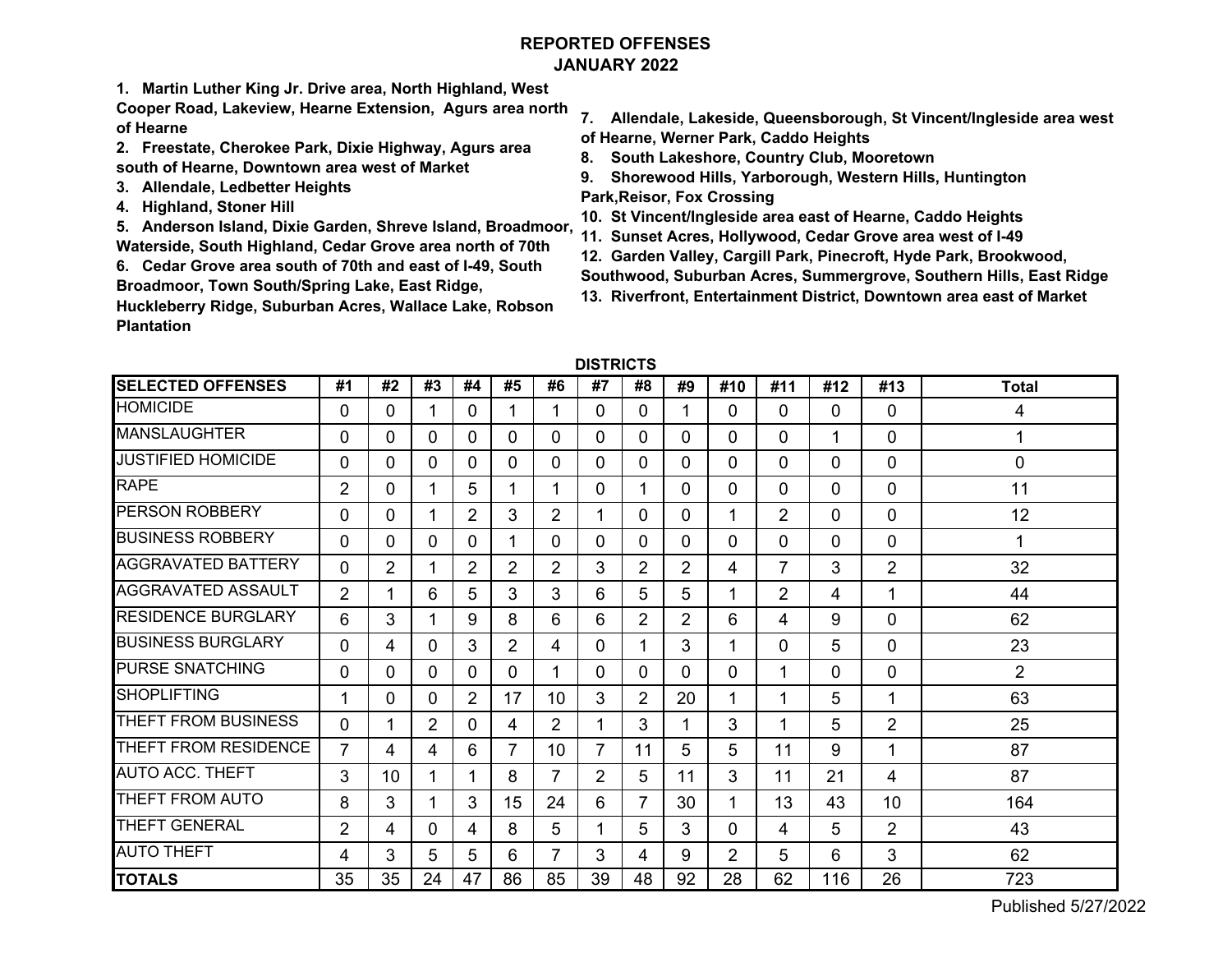|                             |                         |                   |            |                         | JANUANI 4044      |            |                   |           |               |                         |              |            |                |              |            |
|-----------------------------|-------------------------|-------------------|------------|-------------------------|-------------------|------------|-------------------|-----------|---------------|-------------------------|--------------|------------|----------------|--------------|------------|
|                             |                         | <b>District 1</b> | ℅          |                         | <b>District 2</b> | %          | <b>District 3</b> |           | $\frac{9}{6}$ |                         | District 13  | $\%$       |                | <b>TOTAL</b> | %          |
| <b>CRIME</b>                | 2022                    | 2021              | <b>CHG</b> | 2022                    | 2021              | <b>CHG</b> |                   | 2022 2021 | <b>CHG</b>    |                         | 2022 2021    | <b>CHG</b> | 2022           | 2021         | <b>CHG</b> |
| Homicide                    | $\Omega$                | 0                 | <b>NA</b>  | 0                       | 0                 | <b>NA</b>  |                   | 0         | <b>NA</b>     |                         | $\mathbf{0}$ | <b>NA</b>  |                | 0            | <b>NA</b>  |
| Manslaughter                | 0                       | 0                 | <b>NA</b>  | 0                       | 0                 | <b>NA</b>  | $\Omega$          | 0         | <b>NA</b>     | $\Omega$                | 0            | <b>NA</b>  | 0              | $\Omega$     | <b>NA</b>  |
| <b>Justified Homicide</b>   | $\Omega$                | 0                 | <b>NA</b>  | $\Omega$                | 0                 | <b>NA</b>  | $\Omega$          | 0         | <b>NA</b>     | $\Omega$                | 0            | <b>NA</b>  | 0              | $\mathbf{0}$ | <b>NA</b>  |
| Rape                        | $\overline{2}$          |                   | 100%       | 0                       |                   | $-100%$    |                   |           | 0%            | $\Omega$                | 0            | <b>NA</b>  | 3              | 3            | $0\%$      |
| Person Robbery              | $\Omega$                | 0                 | <b>NA</b>  | 0                       | 0                 | <b>NA</b>  |                   | 3         | $-67%$        | $\Omega$                | 0            | <b>NA</b>  |                | 3            | $-67%$     |
| <b>Business Robbery</b>     | 0                       | 0                 | <b>NA</b>  | 0                       | 0                 | <b>NA</b>  | 0                 | 0         | <b>NA</b>     | 0                       | 0            | <b>NA</b>  | 0              | 0            | <b>NA</b>  |
| <b>Aggravated Battery</b>   | 0                       |                   | $-100%$    | $\overline{2}$          |                   | 100%       |                   | 4         | $-75%$        | $\overline{\mathbf{2}}$ | 0            | <b>NA</b>  | 5              | 6            | $-17%$     |
| <b>Aggravated Assault</b>   | $\overline{\mathbf{2}}$ |                   | 100%       |                         |                   | 0%         | 6                 |           | 500%          |                         | 0            | <b>NA</b>  | 10             | 3            | 233%       |
| <b>Residence Burglary</b>   | 6                       | 4                 | 50%        | $\overline{\mathbf{3}}$ | 0                 | <b>NA</b>  |                   | 3         | $-67%$        | 0                       | $\mathbf 0$  | <b>NA</b>  | 10             | 7            | 43%        |
| <b>Business Burglary</b>    | 0                       | 0                 | <b>NA</b>  | $\overline{\mathbf{A}}$ |                   | 300%       | $\mathbf{0}$      | 0         | <b>NA</b>     | $\Omega$                | $\mathbf 0$  | <b>NA</b>  | 4              |              | 300%       |
| <b>Purse Snatching</b>      | 0                       | 0                 | NA         | $\Omega$                | $\Omega$          | <b>NA</b>  | $\Omega$          | 0         | <b>NA</b>     | $\Omega$                | 0            | <b>NA</b>  | 0              | $\Omega$     | <b>NA</b>  |
| Shoplifting                 |                         | 10                | $-90%$     | 0                       | 2                 | $-100%$    | $\mathbf{0}$      | 0         | <b>NA</b>     |                         | 0            | <b>NA</b>  | $\overline{2}$ | 12           | $-83%$     |
| <b>Theft from Business</b>  | 0                       |                   | $-100%$    |                         |                   | 0%         | $\overline{2}$    |           | 100%          | $\overline{2}$          |              | 100%       | 5              | 4            | 25%        |
| Theft from Residence        | ∍                       |                   | 600%       |                         |                   | 300%       | 4                 | 2         | 100%          |                         |              | 0%         | 16             | 5.           | 220%       |
| <b>Auto Accessory Theft</b> | $\overline{\mathbf{3}}$ | $\overline{2}$    | 50%        | 10                      | 4                 | 150%       |                   | 0         | <b>NA</b>     | 4                       |              | 300%       | 18             | 7            | 157%       |
| Theft from Auto             | 8                       | 4                 | 100%       | 3                       | $\overline{2}$    | 50%        |                   | 4         | $-75%$        | 10                      | 7            | 43%        | 22             | 17           | 29%        |
| <b>Theft General</b>        | 2                       | 2                 | $0\%$      | 4                       | 3                 | 33%        | $\mathbf{0}$      |           | $-100%$       | 2                       | 5            | $-60%$     | 8              | 11           | $-27%$     |
| <b>Auto Theft</b>           | 4                       | 6                 | $-33%$     | $\overline{\mathbf{3}}$ |                   | 200%       | 5                 | 5         | 0%            | 3                       |              | 200%       | 15             | 13           | 15%        |
| <b>TOTALS</b>               | 35                      | 33                | 6%         | 35                      | 18                | 94%        | 24                | 25        | $-4%$         | 26                      | 16           | 63%        | 120            | 92           | 30%        |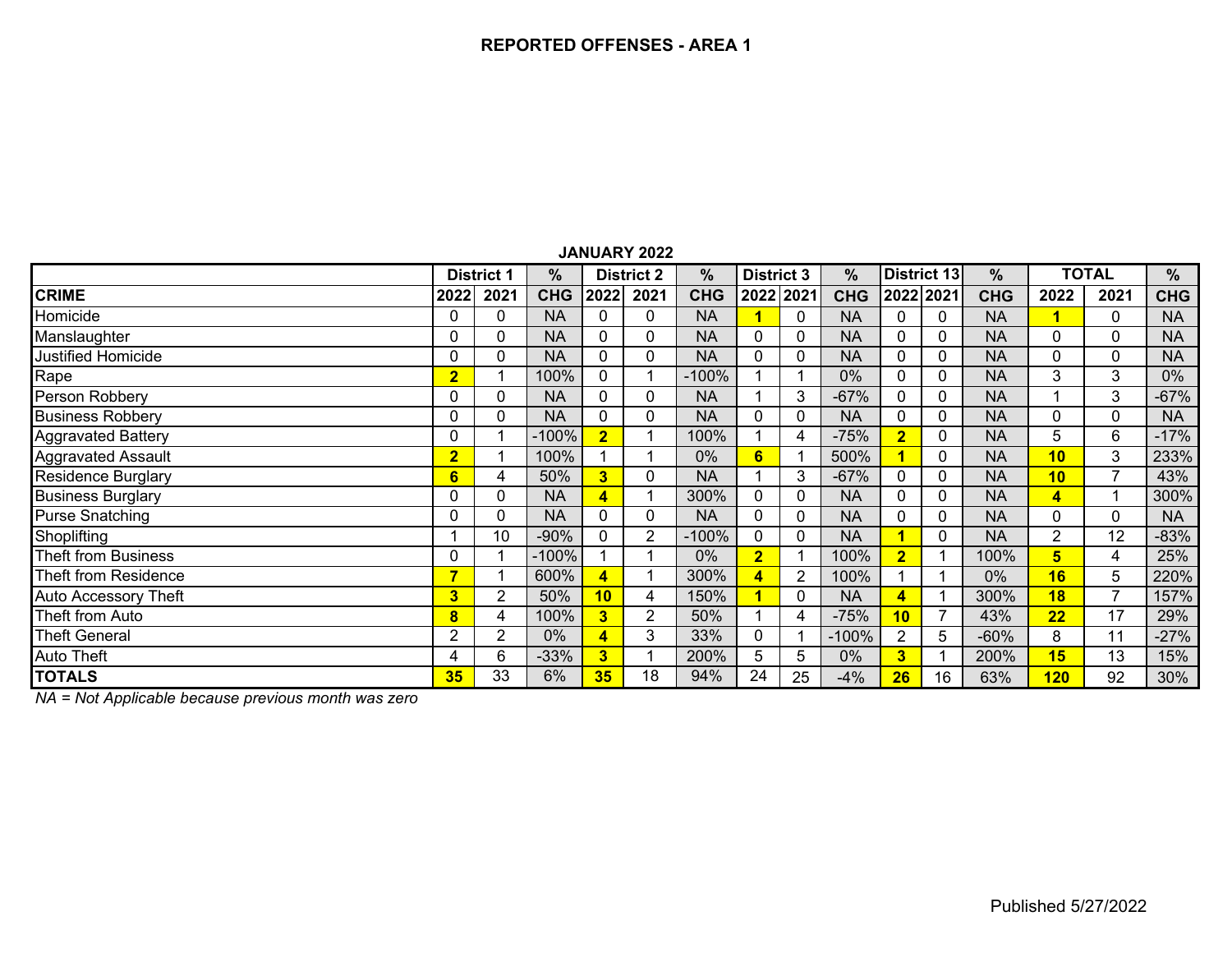|                             |                         | <b>District 4</b> | $\frac{0}{0}$ |                         | <b>District 5</b> | $\frac{0}{0}$ | <b>District 6</b>       |                | $\frac{0}{0}$ |                         | <b>TOTAL</b> | $\frac{9}{6}$ |
|-----------------------------|-------------------------|-------------------|---------------|-------------------------|-------------------|---------------|-------------------------|----------------|---------------|-------------------------|--------------|---------------|
| <b>CRIME</b>                | 2022                    | 2021              | <b>CHG</b>    | 2022                    | 2021              | <b>CHG</b>    | 2022                    | 2021           | <b>CHG</b>    | 2022                    | 2021         | <b>CHG</b>    |
| Homicide                    | $\mathbf 0$             |                   | $-100%$       | 1                       | $\mathbf 0$       | <b>NA</b>     | $\overline{\mathbf{1}}$ | 0              | <b>NA</b>     | $\overline{\mathbf{2}}$ |              | 100%          |
| Manslaughter                | 0                       | 0                 | <b>NA</b>     | 0                       | $\mathbf 0$       | <b>NA</b>     | 0                       | 0              | <b>NA</b>     | $\Omega$                | 0            | <b>NA</b>     |
| <b>Justified Homicide</b>   | $\mathbf 0$             | 0                 | <b>NA</b>     | 0                       | $\mathbf 0$       | <b>NA</b>     | 0                       | 0              | <b>NA</b>     | $\mathbf 0$             | 0            | <b>NA</b>     |
| Rape                        | 5                       |                   | 400%          | 4                       | $\overline{2}$    | $-50%$        |                         |                | $0\%$         | $\overline{\mathbf{7}}$ | 4            | 75%           |
| Person Robbery              | $\overline{\mathbf{2}}$ |                   | 100%          | 3                       | 3                 | 0%            | $\overline{2}$          | $\overline{0}$ | <b>NA</b>     | $\overline{\mathbf{7}}$ | 4            | 75%           |
| <b>Business Robbery</b>     | $\mathbf 0$             | 0                 | <b>NA</b>     | 1                       |                   | $0\%$         | 0                       | 0              | <b>NA</b>     |                         |              | $0\%$         |
| <b>Aggravated Battery</b>   | $\overline{2}$          | 2                 | $0\%$         | $\overline{2}$          | 3                 | $-33%$        | 2                       | 6              | $-67%$        | 6                       | 11           | $-45%$        |
| <b>Aggravated Assault</b>   | 5                       | 3                 | 67%           | 3                       | 6                 | $-50%$        | 3                       | 5              | $-40%$        | 11                      | 14           | $-21%$        |
| <b>Residence Burglary</b>   | 9                       | $\overline{7}$    | 29%           | 8                       | 17                | $-53%$        | $6\phantom{a}$          | 4              | 50%           | 23                      | 28           | $-18%$        |
| <b>Business Burglary</b>    | $\overline{\mathbf{3}}$ | $\overline{2}$    | 50%           | $\overline{2}$          | $\overline{2}$    | $0\%$         | $\overline{\mathbf{4}}$ | $\overline{2}$ | 100%          | 9                       | 6            | 50%           |
| <b>Purse Snatching</b>      | $\mathbf 0$             | 0                 | <b>NA</b>     | $\overline{0}$          | $\mathbf 0$       | <b>NA</b>     | $\overline{\mathbf{1}}$ | $\overline{0}$ | <b>NA</b>     | 1                       | 0            | <b>NA</b>     |
| Shoplifting                 | $\overline{2}$          | 6                 | $-67%$        | 17                      | 19                | $-11%$        | 10                      | 28             | $-64%$        | 29                      | 53           | $-45%$        |
| <b>Theft from Business</b>  | $\mathbf 0$             | 2                 | $-100%$       | 4                       | 5                 | $-20%$        | 2                       | 4              | $-50%$        | 6                       | 11           | $-45%$        |
| Theft from Residence        | 6                       | 10                | $-40%$        | 7                       | 20                | $-65%$        | 10                      |                | 43%           | 23                      | 37           | $-38%$        |
| <b>Auto Accessory Theft</b> | и                       |                   | $0\%$         | $\overline{\mathbf{8}}$ | 3                 | 167%          | 7                       | 10             | $-30%$        | 16                      | 14           | 14%           |
| Theft from Auto             | 3                       | 17                | $-82%$        | 15                      | 36                | $-58%$        | 24                      | 26             | $-8%$         | 42                      | 79           | $-47%$        |
| <b>Theft General</b>        | 4                       | 5                 | $-20%$        | 8                       | 13                | $-38%$        | 5                       | 6              | $-17%$        | 17                      | 24           | $-29%$        |
| <b>Auto Theft</b>           | 5                       | 9                 | $-44%$        | 6                       | 11                | $-45%$        | 7                       |                | $0\%$         | 18                      | 27           | $-33%$        |
| <b>TOTALS</b>               | 47                      | 67                | $-30%$        | 86                      | 141               | $-39%$        | 85                      | 106            | $-20%$        | 218                     | 314          | $-31%$        |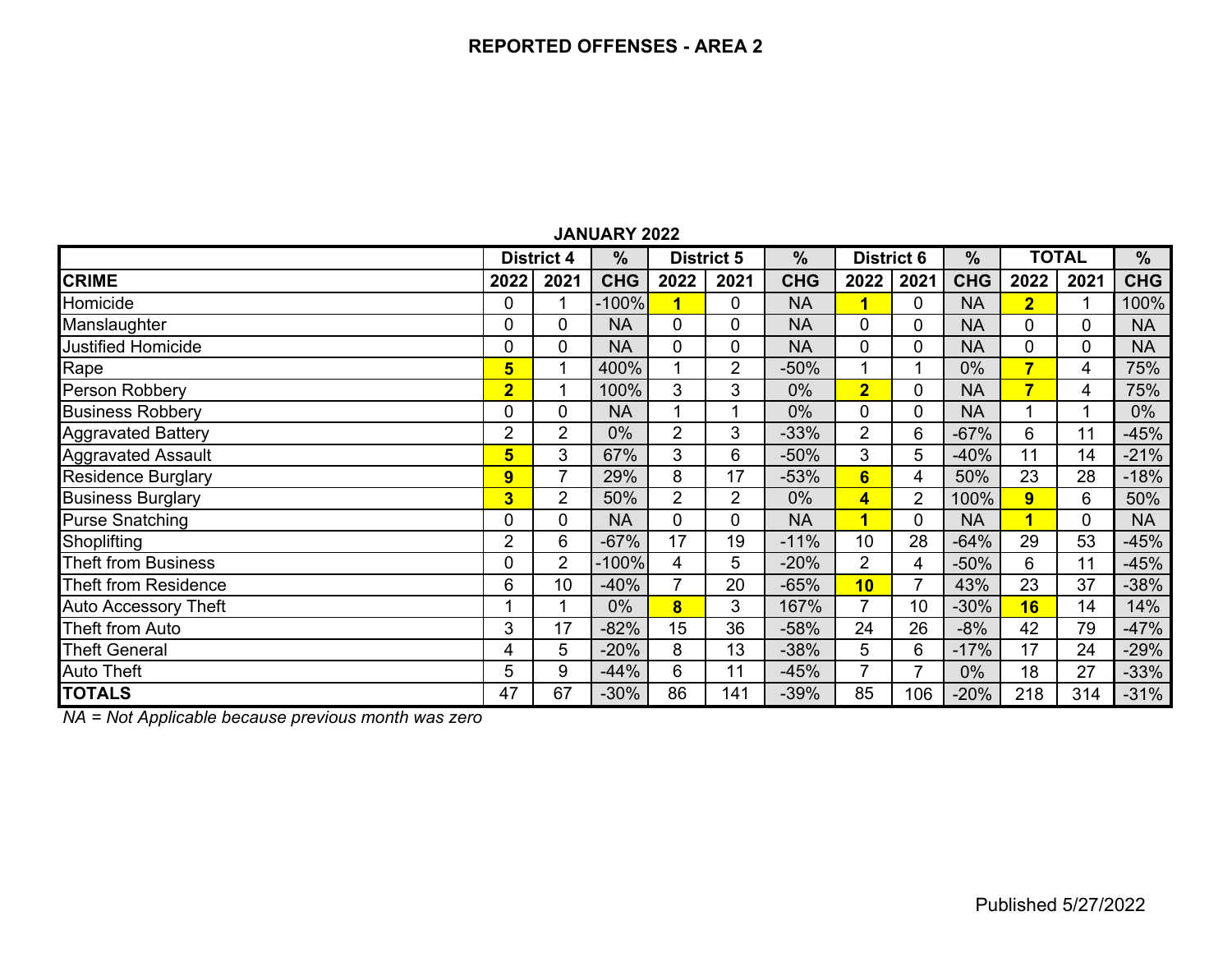|                             | <b>District 7</b> |                | $\frac{0}{0}$ |                         | <b>District 8</b> |            |                         | <b>District 9</b> | $\frac{0}{0}$ | <b>TOTAL</b>   |                | %          |
|-----------------------------|-------------------|----------------|---------------|-------------------------|-------------------|------------|-------------------------|-------------------|---------------|----------------|----------------|------------|
| <b>CRIME</b>                | 2022              | 2021           | <b>CHG</b>    |                         | 2022 2021         | <b>CHG</b> | 2022                    | 2021              | <b>CHG</b>    | 2022           | 2021           | <b>CHG</b> |
| Homicide                    | 0                 | 2              | $-100%$       | $\overline{0}$          | 3                 | $-100%$    |                         |                   | $0\%$         |                | 6              | $-83%$     |
| Manslaughter                | 0                 | 0              | <b>NA</b>     | 0                       | 0                 | <b>NA</b>  |                         | 0                 | <b>NA</b>     | 0              | 0              | <b>NA</b>  |
| <b>Justified Homicide</b>   | 0                 | $\overline{0}$ | <b>NA</b>     | $\overline{0}$          | 0                 | <b>NA</b>  | 0                       | 0                 | <b>NA</b>     | 0              | 0              | <b>NA</b>  |
| Rape                        | 0                 |                | $-100%$       |                         | $\overline{2}$    | $-50%$     | $\Omega$                | 4                 | $-100%$       |                | $\overline{7}$ | -86%       |
| Person Robbery              | $\blacksquare$    | 0              | <b>NA</b>     | 0                       | 5                 | $-100%$    | $\mathbf 0$             |                   | $-100%$       |                | 6              | $-83%$     |
| <b>Business Robbery</b>     | 0                 | 0              | <b>NA</b>     | $\Omega$                | 2                 | $-100%$    | $\Omega$                | 3                 | $-100%$       | 0              | 5              | $-100%$    |
| <b>Aggravated Battery</b>   | 3                 | 8              | $-63%$        | $\overline{2}$          | 3                 | $-33%$     | 2                       | 2                 | 0%            | 7              | 13             | $-46%$     |
| <b>Aggravated Assault</b>   | $6\phantom{1}$    | 4              | 50%           | 5                       | 8                 | $-38%$     | $5\phantom{1}$          | 4                 | 25%           | 16             | 16             | $0\%$      |
| <b>Residence Burglary</b>   | 6                 | 8              | $-25%$        | $\overline{2}$          | 6                 | $-67%$     | 2                       | 6                 | $-67%$        | 10             | 20             | $-50%$     |
| <b>Business Burglary</b>    | 0                 |                | $-100%$       |                         | 2                 | $-50%$     | $\overline{\mathbf{3}}$ | $\overline{2}$    | 50%           | 4              | 5              | $-20%$     |
| <b>Purse Snatching</b>      | 0                 | $\mathbf 0$    | <b>NA</b>     | $\mathbf{0}$            | 0                 | <b>NA</b>  | $\Omega$                | 0                 | <b>NA</b>     | 0              | 0              | <b>NA</b>  |
| Shoplifting                 | 3                 | 4              | $-25%$        | $\overline{2}$          | $\overline{2}$    | 0%         | 20                      | 13                | 54%           | 25             | 19             | 32%        |
| <b>Theft from Business</b>  | 1                 | 0              | <b>NA</b>     | $\overline{\mathbf{3}}$ |                   | 200%       |                         | 2                 | $-50%$        | $5\phantom{1}$ | 3              | 67%        |
| Theft from Residence        | 7                 |                | $0\%$         | 11                      | 10                | 10%        | 5                       | 5                 | $0\%$         | 23             | 22             | 5%         |
| <b>Auto Accessory Theft</b> | 2                 | 3              | $-33\%$       | $5\overline{5}$         | $\overline{2}$    | 150%       | 11                      | 5                 | 120%          | 18             | 10             | 80%        |
| <b>Theft from Auto</b>      | 6                 | 9              | $-33%$        | 7                       | 13                | $-46%$     | 30                      | 21                | 43%           | 43             | 43             | $0\%$      |
| <b>Theft General</b>        |                   |                | $0\%$         | 5                       | 5                 | $0\%$      | 3                       | 9                 | $-67%$        | 9              | 15             | $-40%$     |
| <b>Auto Theft</b>           | 3                 | $\overline{2}$ | 50%           | 4                       | 4                 | $0\%$      | 9                       | 9                 | $0\%$         | 16             | 15             | 7%         |
| <b>TOTALS</b>               | 39                | 50             | $-22%$        | 48                      | 68                | $-29%$     | 92                      | 87                | 6%            | 179            | 205            | $-13%$     |